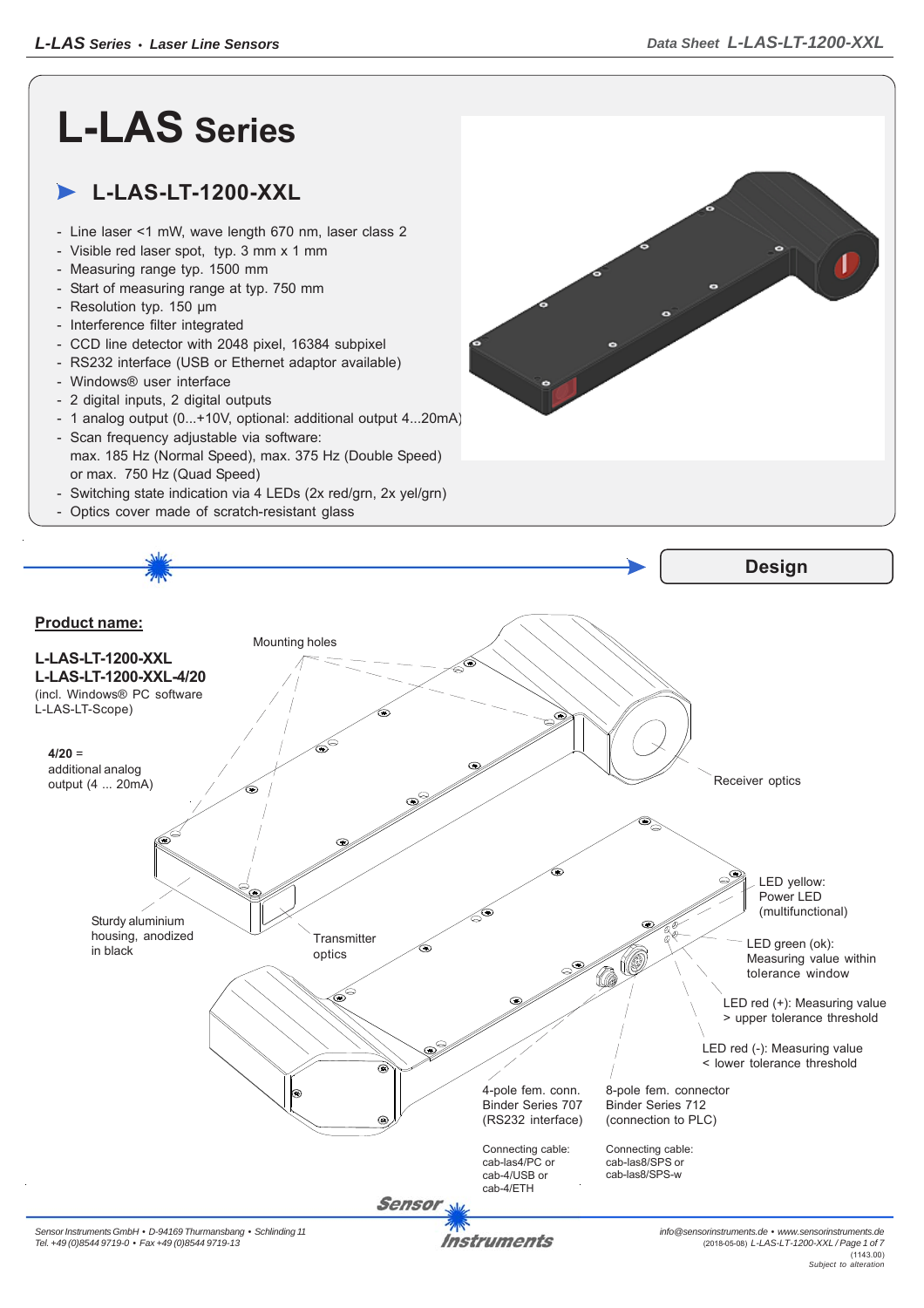

**Technical Data**

| <b>Type</b>                                   | <b>L-LAS-LT-1200-XXL</b>                                                                                                                                                                                                                                                                                                                                | L-LAS-LT-1200-XXL-4/20                                     |  |
|-----------------------------------------------|---------------------------------------------------------------------------------------------------------------------------------------------------------------------------------------------------------------------------------------------------------------------------------------------------------------------------------------------------------|------------------------------------------------------------|--|
| Light source                                  | Semiconductor laser, 670 nm, DC-operation, 1 mW max. opt. power, laser class 2 acc. to DIN EN 60825-1.<br>The use of these laser sensors therefore requires no additional protective measures.                                                                                                                                                          |                                                            |  |
| Measuring range                               | typ. 1500 mm                                                                                                                                                                                                                                                                                                                                            |                                                            |  |
| Start of measuring range                      | typ. 750 mm (measured from housing edge, cf. picture beam path)                                                                                                                                                                                                                                                                                         |                                                            |  |
| End of measuring range                        | typ. 2250 mm (measured from housing edge, cf. picture beam path)                                                                                                                                                                                                                                                                                        |                                                            |  |
| Resolution                                    | typ. 150 µm                                                                                                                                                                                                                                                                                                                                             |                                                            |  |
| Reproducibility                               | typ. ± 150 µm                                                                                                                                                                                                                                                                                                                                           |                                                            |  |
| Linearity                                     | $\leq$ 0.4% of full scale output (FSO)                                                                                                                                                                                                                                                                                                                  |                                                            |  |
| Laser line geometry                           | typ. 3 mm x 1 mm                                                                                                                                                                                                                                                                                                                                        |                                                            |  |
| Optical filter                                | Interference filter                                                                                                                                                                                                                                                                                                                                     |                                                            |  |
| Analog output (ANA)                           | 1x voltage output $(0  +10V)$                                                                                                                                                                                                                                                                                                                           | 1x voltage output (0  +10V)<br>1x current output (4  20mA) |  |
| Digital outputs (OUT0, OUT1)                  | OUT0: (-) Measuring value < lower tolerance threshold<br>OUT1: (+) Measuring value > upper tolerance threshold<br>pnp bright-switching/npn dark-switching or pnp dark-switching/npn bright-switching,<br>adjustable under Windows®, 100 mA, short-circuit proof                                                                                         |                                                            |  |
| Digital inputs (INO, IN1)                     | INO: External trigger, IN1: Teach/Reset (double function), input voltage +Ub/0V, with protective circuit                                                                                                                                                                                                                                                |                                                            |  |
| Voltage supply                                | $+24VDC$ ( $\pm$ 10%)                                                                                                                                                                                                                                                                                                                                   |                                                            |  |
| Sensitivity setting                           | adjustable under Windows® via PC                                                                                                                                                                                                                                                                                                                        |                                                            |  |
| Laser power correction                        | adjustable under Windows® via PC                                                                                                                                                                                                                                                                                                                        |                                                            |  |
| Current consumption                           | typ. 200 mA                                                                                                                                                                                                                                                                                                                                             |                                                            |  |
| Enclosure rating                              | Electronics: IP64, optics: IP67                                                                                                                                                                                                                                                                                                                         |                                                            |  |
| Temperature stability                         | 0.01% of measuring range/°C                                                                                                                                                                                                                                                                                                                             |                                                            |  |
| Temperature ranges                            | operating temperature range: -10°C  +50°, storage temperature range: -20°C  +85°C                                                                                                                                                                                                                                                                       |                                                            |  |
| Housing material                              | Aluminum, anodized in black                                                                                                                                                                                                                                                                                                                             |                                                            |  |
| Housing dimensions                            | LxWxH approx. 255 mm x 95 mm x 45 mm                                                                                                                                                                                                                                                                                                                    |                                                            |  |
| Type of connector                             | 8-pole circular fem. connector type Binder 712 (PLC/Power)<br>4-pole circular fem. connector type Binder 707 (PC/RS232)                                                                                                                                                                                                                                 |                                                            |  |
| Connecting cable                              | to PLC: cab-las8/SPS or cab-las8/SPS-w<br>to PC/RS232 interface: cab-las4/PC or cab-las4/PC-w<br>to PC/USB interface: cab-4/USB or cab-4/USB-w<br>to PC/Ethernet interface: cab-4/ETH                                                                                                                                                                   |                                                            |  |
| <b>LED</b> indication<br>$(4x$ two-color LED) | 2x two-color-LED red/green and 1x two-color-LED yellow/green for tolerance band monitoring:<br>$red (+)$ = Measuring value > upper tolerance threshold<br>$red (-)$ = Measuring value < lower tolerance threshold<br>green (ok) = Measuring value within tolerance window<br>1x two-color LED yellow/green (multifunctional): yellow = Power indication |                                                            |  |
| EMC test acc. to                              | CE<br>DIN EN 60947-5-2                                                                                                                                                                                                                                                                                                                                  |                                                            |  |
| Measuring frequency                           | Normal Speed Modus (high resolution): max. 185 Hz<br>Double Speed Modus (half resolution): max. 375 Hz<br>Quad Speed Modus (quarter resolution): max. 750 Hz<br>can be switched under Windows®                                                                                                                                                          |                                                            |  |
| Max. switching current                        | 100 mA, short-circuit proof                                                                                                                                                                                                                                                                                                                             |                                                            |  |
| Interface                                     | RS232, parameterisable under Windows®                                                                                                                                                                                                                                                                                                                   |                                                            |  |
| Output polarity                               | Bright-/dark-switching, can be switched under Windows®                                                                                                                                                                                                                                                                                                  |                                                            |  |

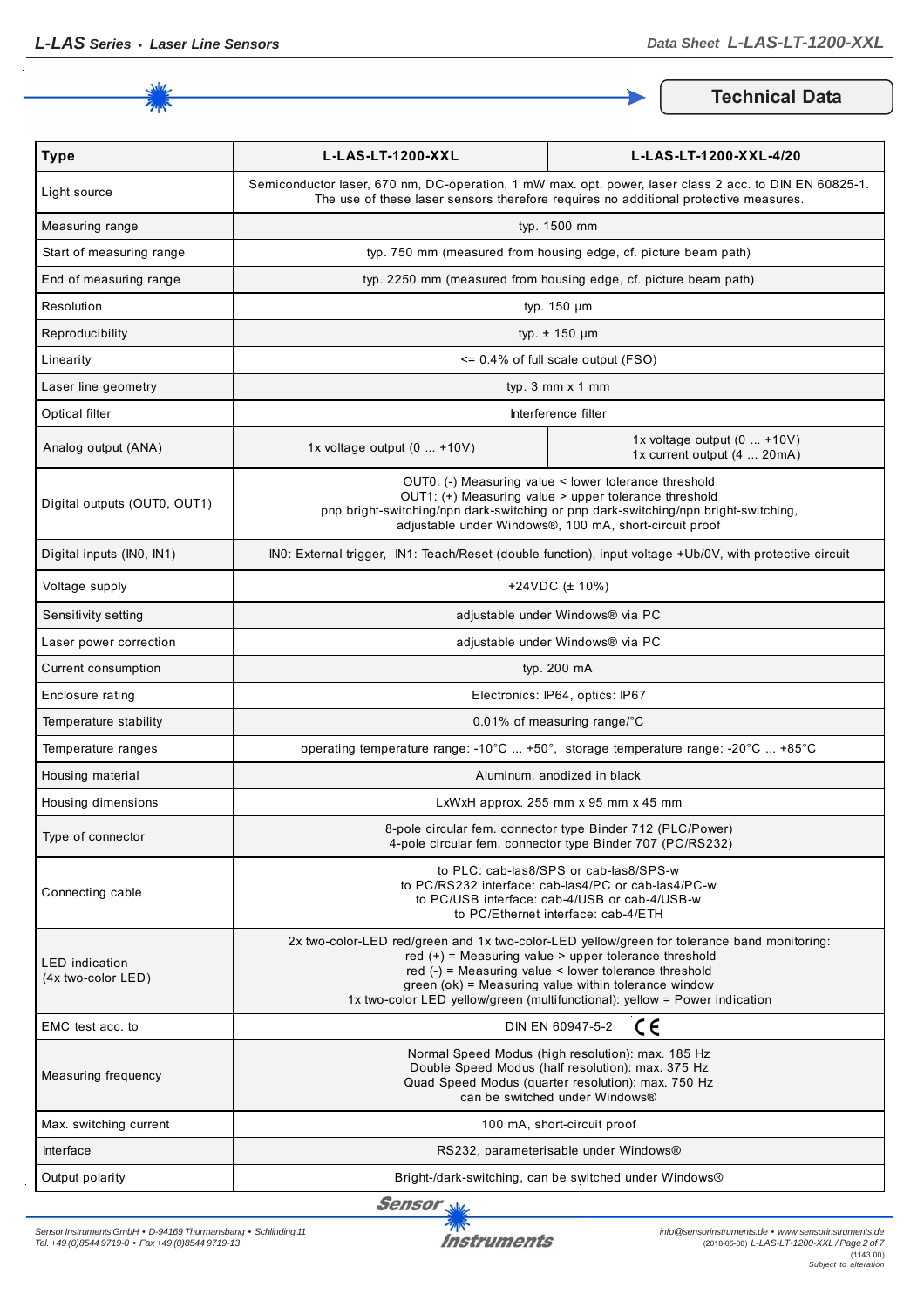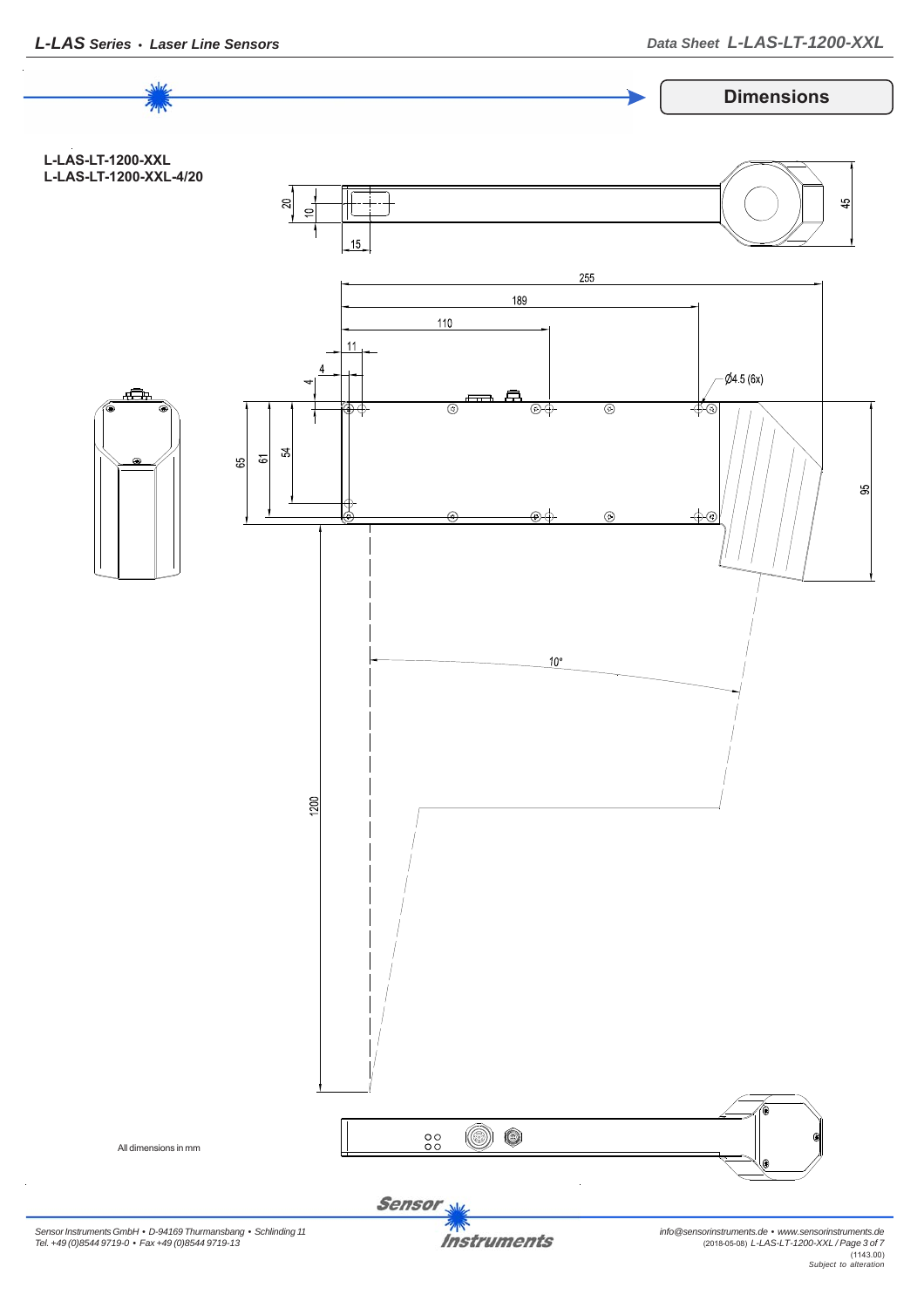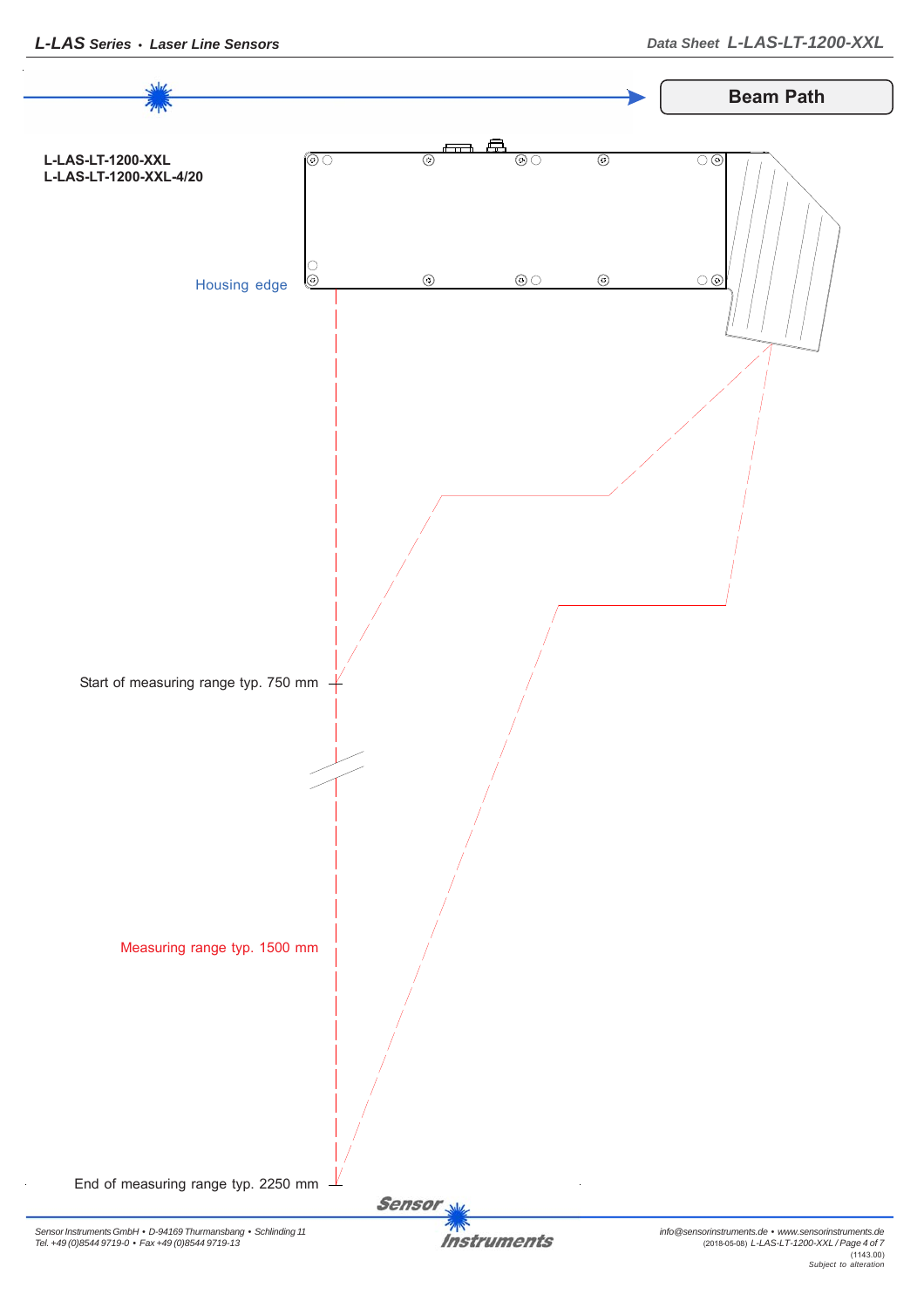

*Sensor Instruments GmbH • D-94169 Thurmansbang • Schlinding 11 Tel. +49 (0)8544 9719-0 • Fax +49 (0)8544 9719-13*

Instruments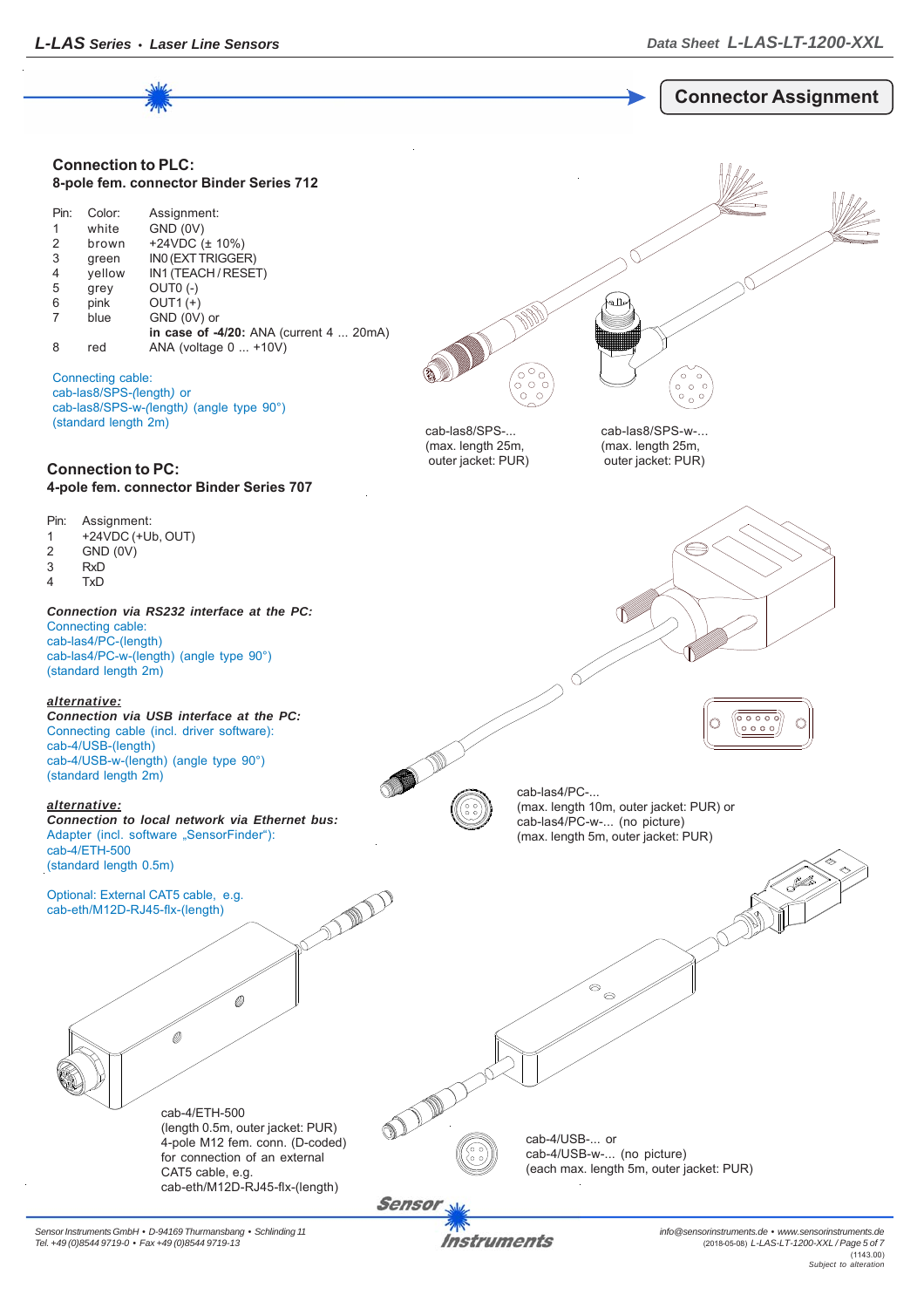

Sensor